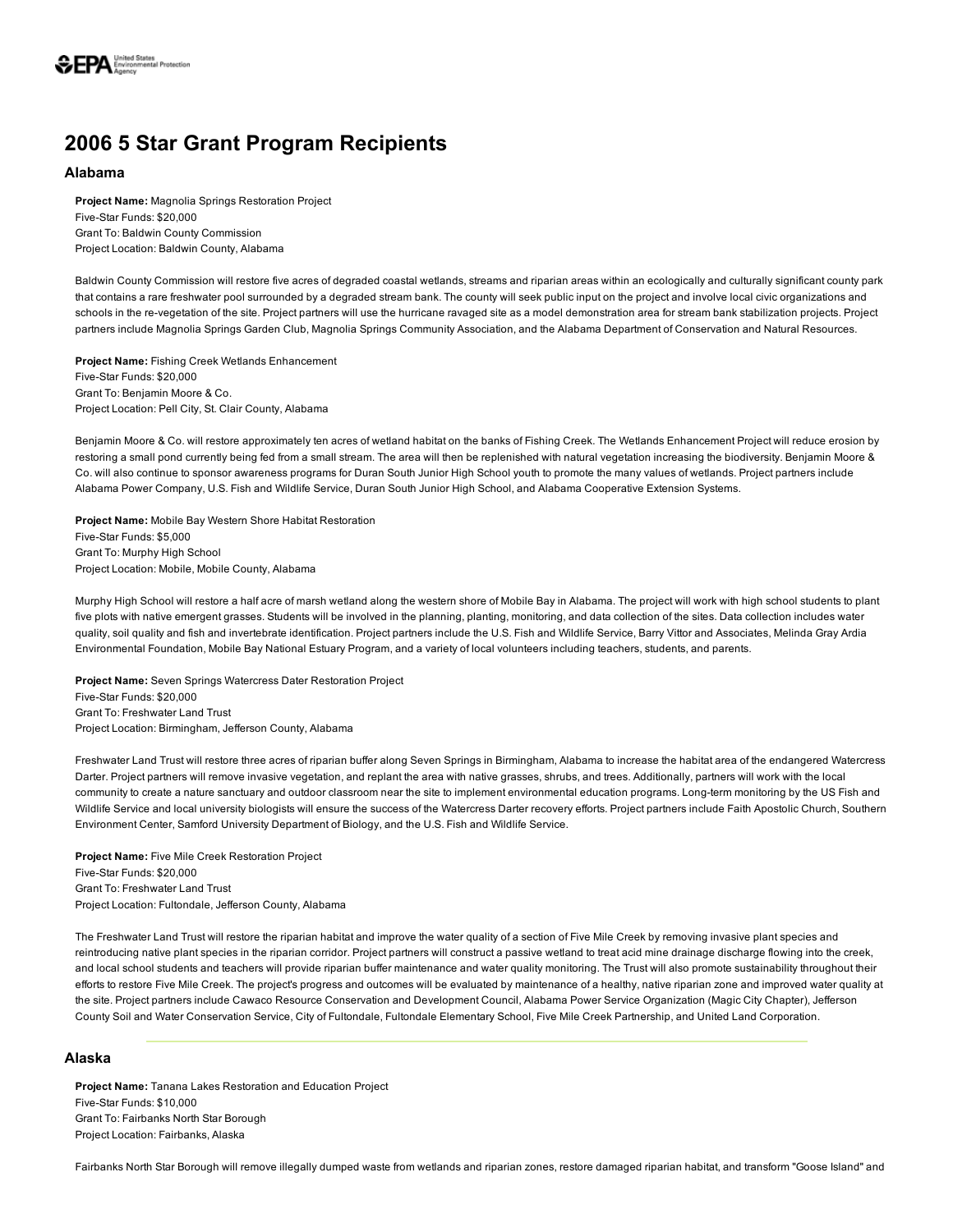the nearby Tanana River into a valuable portion of the public recreation area and wildlife preserve known as Tanana Lakes Recreation Area. The general public and local school children will be involved in field trips to the site, a public awareness campaign, and a clean up day. Project partners include Alaska Bird Observatory, Artic Audubon Society, Alaska Department of Environmental Conservation, Alaska Department of Natural Resources, and Fairbanks North Star Borough School District.

## Arkansas

Project Name: Swaggerty Creek Restoration Project Five-Star Funds: \$20,000 Grant To: Ecological Conservation Organization Project Location: Little Rock, Pulaski County, Arkansas

Ecological Conservation Organization (ECO) will continue efforts to reform a 30foot wide concrete drainage ditch into an attractive, ecologically sound, urban creek by providing 2.3 acres of in-stream aquatic habitat enhancement to Swaggerty Creek. This project will act as a socio-economic catalyst for the underpriveleged neighborhoods in the area, and work closely with the local Boys and Girls Club located only yards from the creek. ECO will plant large native trees and create in-stream habitat placements for fish such as black bass, sunfish, darters, catfish, and other native aquatic species. Native grass and wildflower seeds will be planted and maintained along the riparian zone, and native wetland plants will be planted along the stream. Project partners include City of Little Rock, Native Restorationist, Arkansas Game and Fish Commission, Thrasher Boys and Girls Club, and Martin Luther King Jr. Neighborhood Association.

## California

Project Name: Urban Stream Restoration Five-Star Funds: \$20,000 Grant To: 32nd Street Canyon Task Force Project Location: San Diego, Southern California

The 32nd Street Canyon Task Force will reconstitute the natural setting and revitalize biological features at the southernmost entrance to the 32nd Street canyon in the city of San Diego. The City will conduct field surveys, and following permitting, conractors will use mechanical measures to remove fill from the canyon. Restoration crews will install erosion prevention measures and 500 native plants with the assistance of students and community members. Maintenance and monitoring will be reinforced by student and community member participation through cleanups, weeding, survivability data of native plantings, wildlife tracking, and water quality monitoring. Project partners include California Department of Water Resources, the San Diego Foundation, University of San Diego, and San Diego Unified School District.

Project Name: Upper Pit River Watershed Enhancement and Protection Five-Star Funds: \$17,065 Grant To: The River Center Project Location: Alturas, Modoc County, Northern California

The River Center will provide restoration along 1.9 miles of the Pit River in Alturas, California, influencing approximately 250 acres of wetland, meadow and riparian habitats. The project will provide an opportunity for economically disadvantaged high school and elementary school students from neighboring communities to work together in a mentorship capacity. Students will have the opportunity to collect, record and present scientific data, including sending samples to professional labs and then statistically analyzing the data collected from the project site. The project aims to improve habitat for endangered and species of special concern in California, as well as demonstrate that riparian and wetland restoration techniques can be achieved in working agricultural landscapes. Project partners include the Central Modoc Resource Conservation District, Modoc County Office of Education, Modoc National Forest, Likely Land and Livestock, Regional Water Quality Control Board, Bureau of Land Management, Department of Conservation, University of California Cooperative Extension Farm Advisor, Pit River Watershed Alliance, and the Pit River Native Fishes Stewardship Program.

Project Name: Mission Valley Preserve Restoration and Education Project Five-Star Funds: \$10,000 Grant To: The San Diego River Park Foundation Project Location: San Diego, Southern California

The San Diego River Park Foundation will promote the stewardship of wetlands through enhancing and rehabilitation 0.4 acres of wetlands. Outreach programs and hands-on learning experiences will help raise environmental awareness of among participants completing lessons included in the interpretive program. The restoration activities will be accomplished with five community events, during which non-native plants will be removed and native plants established to attract pollinators. High Tec Middle School students will also collect seeds and cultivate plants in their classroom while monitoring the plant's growth through regular surveys. Project partners include Kinder Morgan, Friends of Mission Valley Preserve, High Tec Middle School, The University of San Diego, and the City of San Diego.

Project Name: Ma-le'l Dunes Community-Based Restoration Five-Star Funds: \$5,408 Grant To: Friends of the Dunes Project Location: Arcata, Humboldt County, Northern California

Friends of the Dunes will provide community-based restoration and education programs at the newly established Ma-le'l Dunes Cooperative Management Area in Humboldt County, California. The project will increase the natural diversity of coastal dunes by restoring 3 acres of dune habitat. Friends of the Dunes will build a corps of community restoration volunteers through outreach, training, continuing education, and a volunteer recognition program. Partners will collaborate with U.S. Fish and Wildlife Service to monitor the success of restoration efforts and photo-document the results, Friends of the Dunes will also develop continuing sources of funding to support and sustain long-term involvement of volunteers in the restoration and monitoring of the Ma-le'l Dunes. Project partners include U.S. Fish and Wildlife Service, Bureau of Land Management, California Native Plant Society, Pierson Building Supply, Humboldt County, Humboldt National Wildlife Refuge, and Humboldt State University.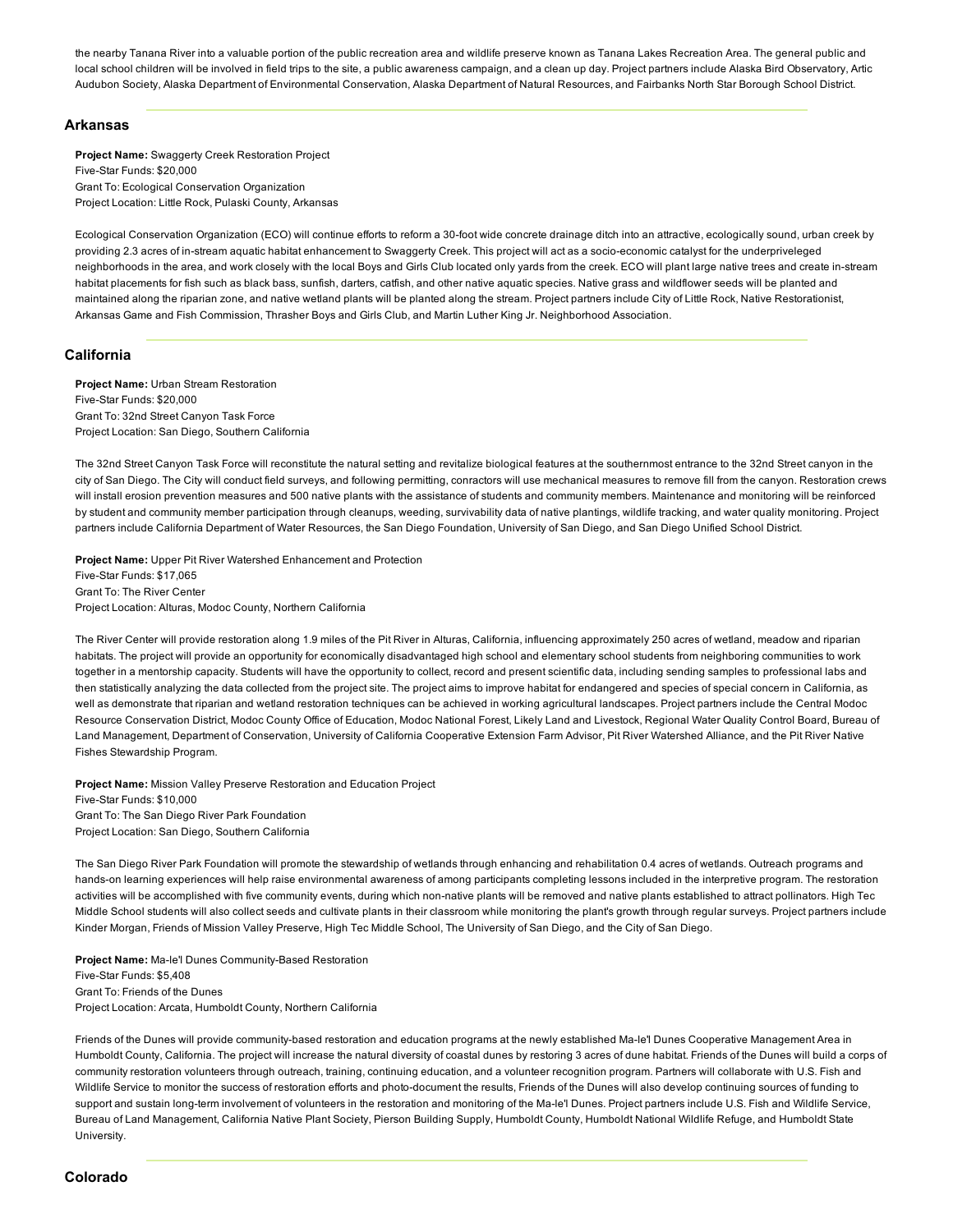Project Name: The Florence River Park and Pathfinder Park Projects Five-Star Funds: \$15,000 Grant To: City of Florence Project Location: Florence, Fremont County, Colorado

The City of Florence will integrate several control strategies to reduce the infestation of two invasive species: tamarisk and Russian olive. Education and outreach opportunities will provide the RE-2 Fremont-Penrose School District, local 4-H clubs, and other citizen groups with an interactive experience on the importance of invasive plant management and riparian improvement. The objectives will be accomplished through creating interpretive trails and scheduling several site visits as part of Fremont County's and the Upper Arkansas Regional Weed Management Cooperative's annual meeting. Sites for invasive species removal will be mapped, inventoried and then included into habitat management zones. Based on the potential for invasive species eradication versus long-term invasive species management, each zone will be addressed accordingly. RE-2 Fremont-Penrose School students and 4-H members will monitor and inventory the site to complete classroom and club projects. Project partners include Fremont Sanitation District, Fremont RE-2 School District, Fremont County, Upper Arkansas Weed Management Cooperative, Colorado State University Cooperative, and the Canon City Metropolitan Recreation Park District.

Project Name: Partners for Colorado Native Plants Five-Star Funds: \$15,000 Grant To: Denver Botanical Gardens Project Location: Denver, Aurora, Commerce City, Colorado

Denver Botanic Gardens (DBG) will connect organizations across Colorado to identify gaps in plant and habitat management, and to prioritize projects to address these issues. DBG will build a community of highly trained and motivated volunteers to address native plant and habitat threats otherwise neglected due to lack of funds, time, or expertise. Project partners will restore 60 acres of riparian and wetland habitat in an urban nature reserve along Sand Creek in Denver. Trained volunteers will conduct weed removal, seed collection and propagation of local, native species, and restoration using propagated materials. Results of these restoration efforts will be incorporated into a current best management practices handbook and DBG expects to have core groups of volunteers dedicated to restoring 240 acres of riparian and wetland habitat. Project partners include Bluff Lake Nature Center, Colorado Outdoor Training Initiative, Cherry Creek Stewardship Partners, Denver Park People, Johnson and Wales University, Denver University, Sand Creek Regional Greenway, Denver Natural Areas, and City of Aurora Open Space and Natural Resources.

## **Connecticut**

Project Name: City Point Wetland Restoration and Management Project Five-Star Funds: \$10,000 Grant To: Elm City Parks Conservancy Project Location: New Haven, Connecticut

Elm City Parks Conservancy will restore, manage, and a protect two acres of remnant coastal wetland habitat along the harbors of New Haven, Connecticut. Project partners will select a design for the rehabilitation and re-establishment of the wetlands, and coordinate a volunteer force to remove invasive species and plant native wetland vegetation. In addition, the project will expand public access to the area, and engage the community through cleanup events and workshops to educate the public on native wetland species and the local history of the area. Local schools will be involved with the long-term monitoring and maintenance of the site. Project partners include the City Point Historic District Neighborhood Association, Urban Resources Initiative-Greenspace, New Haven Land Trust, Sound School Aquaculture High School, and the City of New Haven.

## Florida

Project Name: Christmas Creek Restoration Workshops Five-Star Funds: \$10,065 Grant To: Orange County Environmental Protection Division Project Location: Orange County, Florida

Orange County Environmental Protection Division will restore two freshwater marsh sites within five acres of the Christmas Creek Preserve. The site is at the headwaters of Christmas Creek and will serve as a model restoration site which will be replicated on wetlands and marshes on other properties within the county. Two workshops will involve environmental professionals, citizens, and boy scouts in classroom education and hands-on restoration training. Project partners include University of Central Florida Biology Department, Central Florida Association of Environmental Professionals, the Florida Lake Management Society, Boy Scouts-Central Florida Council, Sierra Club, St. John's Water Management District, Orange County Watershed Action Volunteers and the Florida Department of Environmental Protection.

Project Name: FEC Quarry Wetland Reclamation Five-Star Funds: \$15,000 Grant To: Rinker Materials Corporation Project Location: Miami, Florida

Rinker Materials Corporation will enhance an area of approximately two acres by creating a natural vegetated shoreline along the Rinker Wildlife & Conservation Lake at the FEC Quarry. This restoration project will provide habitat for numerous plant and animal species native to the area. Students from Eugena B. Thomas Elementary and Paul Bell Middle School will also participate in the planting and monitoring of the wildlife, and Florida International University, Landscape Architecture Program students will study and develop project plans for the site. Project partners include Wildlife Habitat Council, Miami-Dade Limestone Product Association, Florida International University, MacVicar, Federico & Lamb, Kelly Tractor Company and Dade County Public Schools.

## Georgia

Project Name: Jekyll Island Oyster Reef Restoration Five-Star Funds: \$20,000 Grant To: CDR Environmental Specialist, Inc.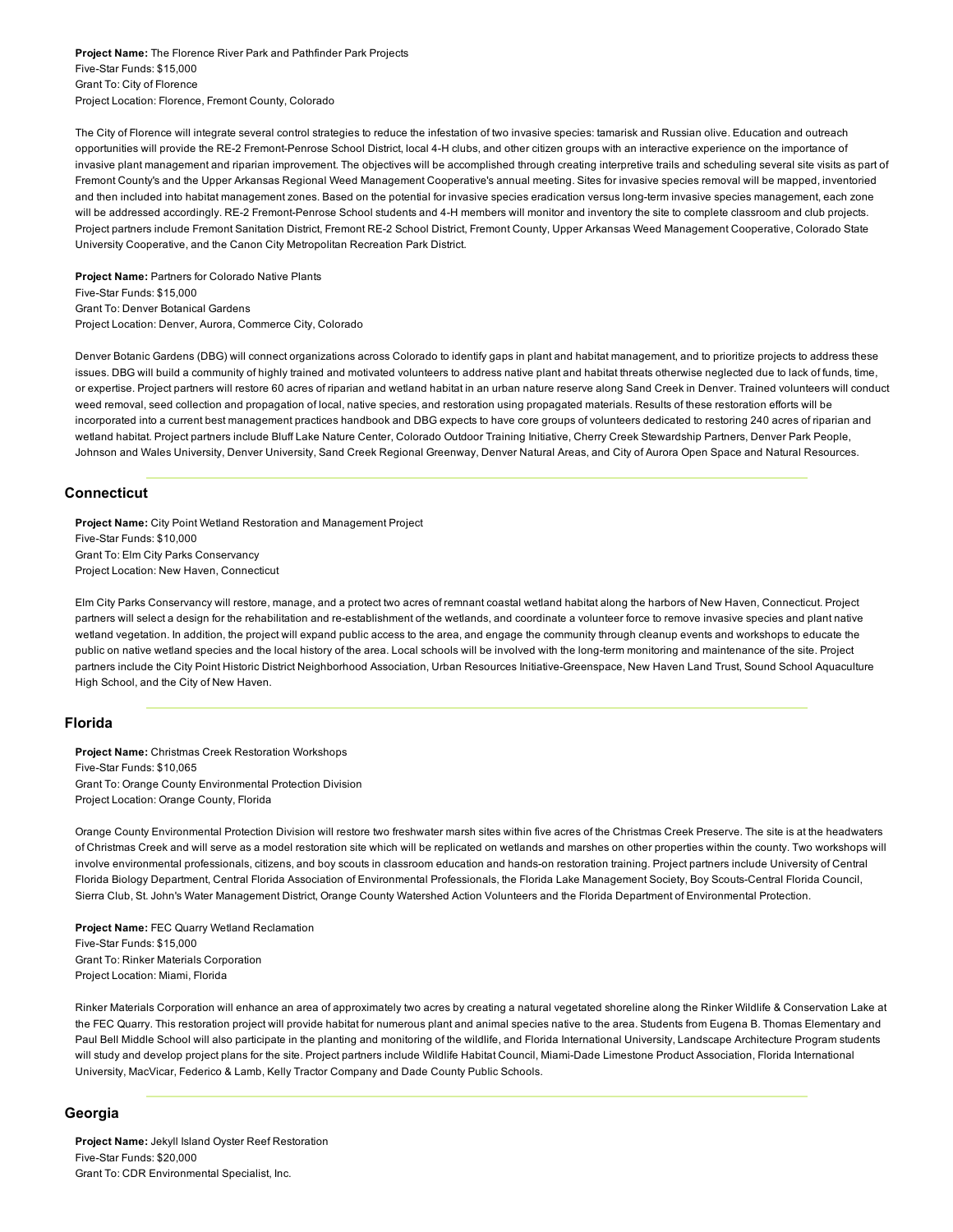#### Project Location: Jekyll Island, Glynn County, Georgia

CDR Environmental Specialists, Inc. will restore a half a mile of oyster habitat along Clam Creek, near Jekyll Island, Georgia. The project will promote community awareness of the importance of oyster shell recycling and of the critical function that oysters serve as a keystone species in this region's ecosystem. An oyster shell collection will be established and the local community will be encouraged to participate in shell recycling. Cured oyster shells will be bagged to be used in construction of an oyster reef in Clam Creek. From the project start date until the oyster reef is constructed, a monthly water quality assessment program will be conducted to establish the baseline water quality of Clam Creek. The riparian and coastal areas associated with the reef will benefit through increased water quality, habitat production, and abundance and diversity of benthic biota. Project partners include Atlantic Richfield Company, Honeywell, Jekyll Island-State Park Authority, University of Georgia's Marine Extension Service, and Georgia Power.

Project Name: Medlock Park Riparian Corridor Restoration Five-Star Funds: \$10,175 Grant To: Dekalb County Project Location: Dekalb County, Georgia

Dekalb County will restore 70 feet of an urban tributary to South Peachtree Creek within Medlock Park. The project will improve the habitat quality of the tributary system, stabilize the stream banks, and provide a buffer vegetated with native plant species. In addition, an adjacent wetland will be restored and workshops will be implemented with neighborhood associations and Medlock Elementary School to promote environmental education and public awareness of water quality objectives. Project partners include Dekalb County Parks and Recreation Department, Medlock Elementary School, Dekalb County Parks Bond and Greenspace Office, Medlock Area Neighborhood Association, Clyde Shepherd Nature Preserve and EcoWatch Americorps.

Project Name: Varnell Springs Restoration Five-Star Funds: \$10,950 Grant To: Conasauga River Alliance Project Location: Varnell, Whitfield County, Georgia

Conasauga River Alliance will restore three acres of wetlands within Varnell Springs, a tributary of the Conasauga River in Varnell, Georgia. Project partners will remove invasive Chinese privet, trash, and old fencing around one spring to allow the natural re-emergence of native vegetation including dwarf iris, cardinal flower, and blue phlox. Additionally, interpretive signs will be placed in the area to educate the public about the springs, and elementary school field days will bring over 500 students to the area. Project partners include the City of Varnell, Whitfield County, Limestone Valley Resource Conservation and Development Council, and Sleepy Hallow Farms Inc.

Project Name: Butternut Creek Project Five-Star Funds: \$12,400 Grant To: Union County Project Location: Union County, Georgia

The Union County Recreation Department will join forces with community volunteers, environmental organizations, along with state and federal agencies to restore 275 feet along Butternut Creek that has suffered heavy erosion from torrential rains and stormwater run-off. Project partners will also implement a maintenance/environmental education program, which will include a workshop, field trips, and a training area to plant and maintain low maintenance plants and vegetation along a 3,000 foot section of Butternut Creek. This site will be used as a model to show developers and homeowners the importance of maintaining stream banks to ensure water quality and habitat for fish and other wildlife. Project partners include Blue Ridge Mountain Soil and Water Conservation District, University of Georgia Extension Services, U.S. Army Corps of Engineers, Tennessee Valley Authority, U.S. Forest Service and Georgia Department of Natural Resources.

## Idaho

Project Name: Palouse-Clearwater Wetland Enhancement Five-Star Funds: \$8,700 Grant To: Palouse-Clearwater Environmental Institute Project Location: Moscow, Latah County, Idaho

Palouse-Clearwater Environmental Institute (PCEI) will convert 0.35 acres of wet meadow and agricultural land to wetland, which will serve as an outdoor classroom for PCEI's environmental education programs. A human-made pond supporting many wildlife species on this land will be enhanced and restored by reducing the slopes allowing overflow to inundate approximately 15,000 square feet. PCEI will expand its watershed restoration program to include a native plant nursery, develop a woodchip trail system to help visitors and school groups explore native wetland habitat, and build an educational kiosk. This project will actively engage numerous K - 12 and university students, teachers, and citizens in wetland restoration and monitoring. Project partners include Idaho Fish and Game, City of Moscow Parks and Recreation, Moscow High School Environmental Group, University of Idaho School of Landscape Architecture, Washington State University Service Learning, and Moscow City Youth Services.

#### Illinois

Project Name: Restoring and Creating an Upland Wetland Complex Five-Star Funds: \$9,700 Grant To: Champaign County Forest Preserve District Project Location: Homer, Will County, Illinois

The Champaign County Forest Preserve District will construct a 1.5 acre wetland complex within the Homer Lake Forest Preserve. The project will increase biodiversity and water quality within the area and will improve education and recreation activities at the protected site. Volunteers will be trained and involved in planning, seeding, and monitoring and hundreds of county residents will be reached through workshops and other wetland related programs that will utilize the restored site. Project partners include Champaign County Natural Resource Conservation Service, Grand Prairie Friends, Prairie Grove Volunteers and East Central Illinois Master Naturalists.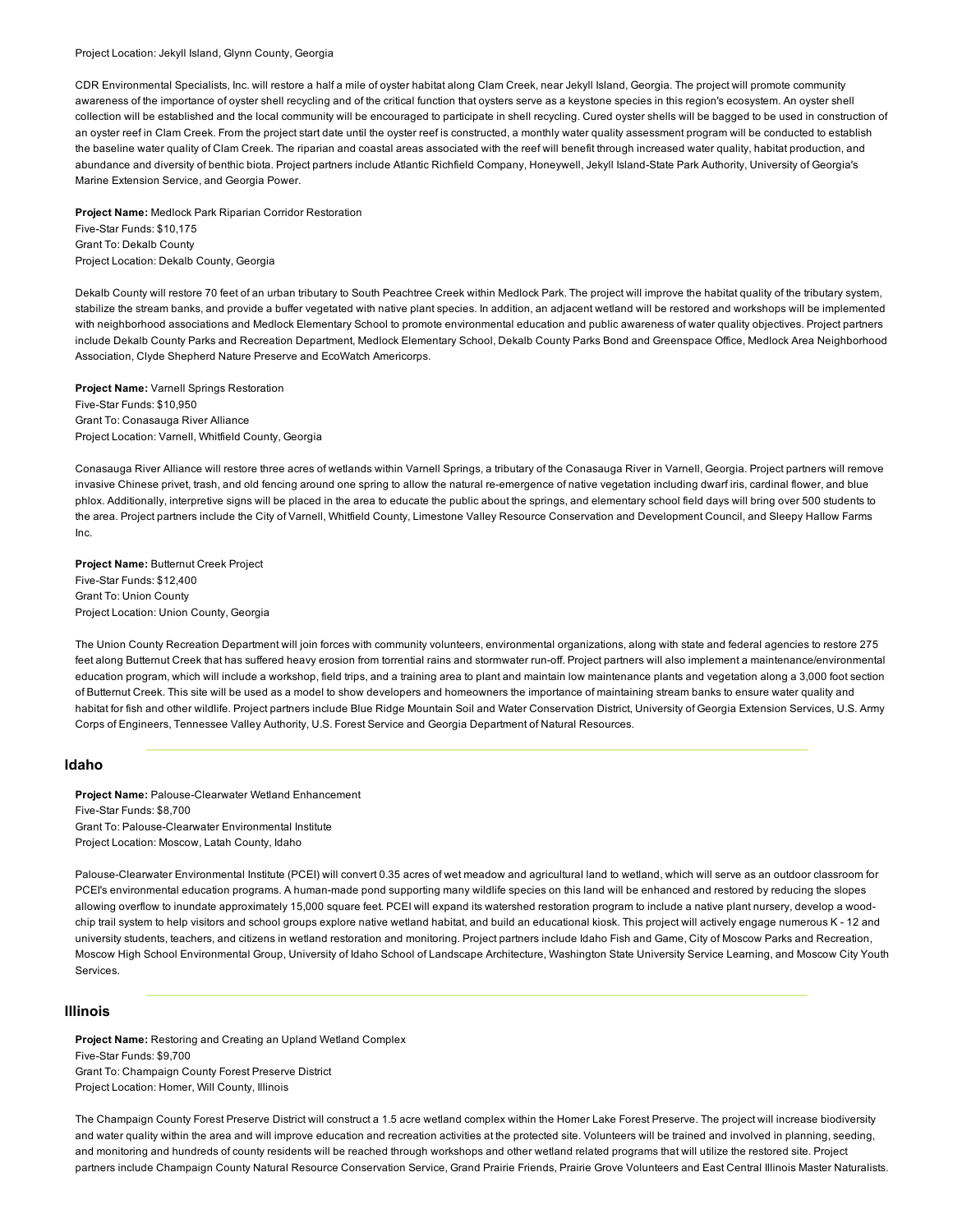## Indiana

Project Name: Deep River Wetland and Upland Habitat Restoration Five-Star Funds: \$10,000 Grant To: Gary Community School Corporation Project Location: Gary, Lake County, Indiana

The Deep River Outdoor Education Center will enhance the native biodiversity of 73.4 acres of floodplain forests, wet prairie, wetlands, and upland forests around Gary, Indiana. The Center will survey and inventory wetland and upland habitats, maintain and improve habitat biodiversity, and develop long-term sustainability and linkages to the Gary Community and Northwest Indiana conservation efforts. The number of K - 12 students participating at Deep River Outdoor Education Center is close to 10,000, and the center continues to be a resource where teachers and students can experience local habitats and their wildlife. Project partners include Groundwork Gary, City of Gary Department of Environmental Affairs, Indiana Dunes National Lakeshore, Northwest Indian Regional Planning Commission, Wildlife Habitat Council, and the Shirley Heinz Trust.

## Kansas

Project Name: Prairie Wetland Conservation Area Five-Star Funds: \$10,000 Grant To: Basic Chemical Company, LLC Project Location: Wichita, Sedgwick County, Kansas

Basic Chemicals Company, LLC will provide diverse educational opportunities for on-site learning at the Prairie Wetland Conservation Area. New equipment such as spotting scopes, microscopes, nets, soil coring tools and tree coring tools help ensure participants observe their surrounding using different methods. In addition, volunteers will plant trees and selectively place rocks at targeted locations on three wetland areas to enrich aquatic and terrestrial flora and fauna. Basic Chemicals Company will implement a minimum of eight outdoor classroom sessions including students from the Wichita Public School System. Project partners include Vulcan Chemicals, Glenn Springs Holdings, Inc., City of Wichita Department of Environmental Health, Natural Resource Conservation Service, Wichita Public School System, Friends University, Great Plains Nature Center, Kansas Department of Wildlife and Parks, Wichita State University, and the local chapter of the Audubon Society.

Project Name: Loder Point Wetland Restoration Five-Star Funds: \$15,400 Grant To: Ellsworth County Conservation District Project Location: Marquette, Ellsworth County, Kansas

Ellsworth County Conservation District will restore the size and diversity of a 12 acre wetland at Loder Point within Venango Park at Kanapolis Lake. Educational signage will be installed to reach the park's 75,000 annual visitors and a World Wide Monitoring Day event will occur annually with the help of student volunteers from a local Junior High School. Project partners include E.A.R.T.H. Students from Quivira Heights Junior High School, Kansas State Research and Extension, Ellsworth Natural Resources Conservation Services, Kansas Department of Wildlife and Parks, Stumps Trust, Dakota Hills Chapter of Kansas Alliance for Wetlands and Streams and U.S. Army Corp of Engineers.

#### Massachusetts

Project Name: Tierra de Opportunidades Project Five-Star Funds: \$18,595 Grant To: Nuestras Raíces, Inc. Project Location: Holyoke, Hampden County, Massachusetts

Nuestras Raices, Inc. will work with inner-city youth to restore eight acres of upland forest riparian buffer zone and wetlands on the banks of the Connecticut River in Holyoke, Massachusetts. The project will engage over 15 inner-city Latino teens as project leaders and involve over 250 inner-city youth, community members, and college students as volunteers and education program participants. Project partners will remove invasive species using hand tools and light equipment, and expand 100 feet of forest buffer along a half mile of the river. Project partners include Mt. Holyoke College, Holyoke Conservation Commission, Youthbuild Holyoke, USDA Natural Resource Conservation Service, Connecticut River Watershed Council, Massachusetts Department of Environmental Management and several other local organizations.

## Michigan

Project Name: Ter Haar Restored Wetland Demonstration Site Five-Star Funds: \$10,000 Grant To: Macatawa Area Coordinating Council Project Location: Zeeland Township, Ottawa County, Michigan

The Macatawa Area Coordinating Council will restore a local wetland in order to reduce phosphorus and sediment loading into the watershed systems. The restored wetland will also control flooding, enhance recreation and wildlife habitat, and provide education and monitoring opportunities. When completed, the project site will include 2 acres of protected wetlands, 10 acres of restored wetland, 25 acres of enhanced wetland, and 2,500 linear feet of restored riparian area. Signage that describes the partners and an explanation of the project's benefits and function will be created and posted to increase community awareness and for general educational purposes. Zeeland Public Schools plans to implement a biodiversity-focused lab on the restored wetland site, and Hope College student volunteers will lead alternative education and outreach activities surrounding site monitoring. Project partners include the Michigan Wildlife Conservancy, JF New Company, Pheasants Forever, Macatawa Watershed Project, Zeeland Public Schools, Macatawa Bay Waterfowl Association, and Think Again Communications.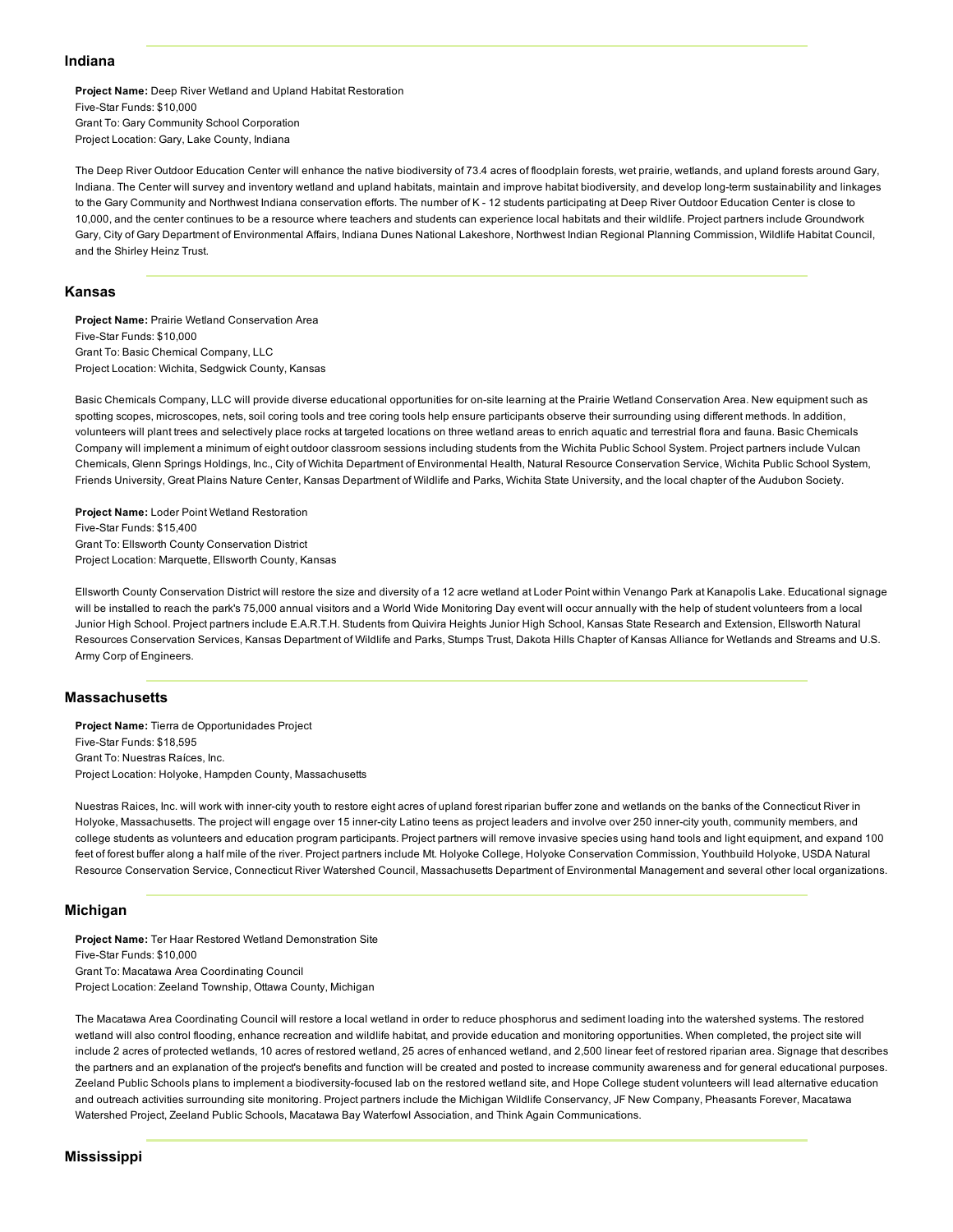Project Name: Bennett Bayou Restoration and Education Initiative Five-Star Funds: \$19,997 Grant To: Land Trust for the Mississippi Coastal Plain Project Location: Moss Point, Jackson County, Mississippi

Land Trust for the Mississippi Coastal Plain (LTMCP) will restore 2.5 acres of wetlands within the Bennett Bayou, in Southern Mississippi. Project partners will remove boardwalk, riprap and invasive vegetation along a channel to reduce erosion and replace the area with native plants. Over 35 volunteers, including 20 local high school students, will assist with the native plantings. LTMCP will work with partners to conduct education field trips to the site, educating the community on the importance of native plants and wetlands in the region. Project partners include Audubon Mississippi, Mississippi Department of Marine Resources, Mississippi Power, Pascagoula River Basin Alliance and the City of Moss Point.

## Montana

Project Name: Tri-State Water Quality Council Five-Star Funds: \$15,000 Grant To: Tri-State Water Quality Council Project Location: Stevensville, Ravalli County, Montana

The TriState Water Quality Council will stabilize 500 feet of eroding stream banks, thereby reducing sediment supply and improving downstream water quality to Upper Wheelbarrow Creek in Stevensville, Montana. Aquatic habitat will be enhanced by the installation of four low grade control/fish habitat structures that will form pools and provide cover for native westslope cutthroat trout, a Montana species of special concern. This project will involve 40 middle-school students from Lone Rock School to work on this riparian wetland restoration. Project partners include Lone Rock School, Montana Department of Natural Resources and Conservation, Wheelbarrow Creek Ranch, and Montana Fish Wildlife and Parks.

## New Jersey

Project Name: Elizabeth River Trail Restoration and Education Project Five-Star Funds: \$10,020 Grant To: Groundwork Elizabeth, Inc. Project Location: Elizabeth, New Jersey

Groundwork Elizabeth will restore approximately one mile of river bank along the Elizabeth River Trail. Project partners will restore the bank by removing nonnative, invasive vegetation, and re-introducing native species to enhance habitat and restore ecological function. The project will also launch the Green Team, an intergenerational education program, teaming seniors with youth to spend 15 hours per month on research and classroom learning, project based objectives, field trips and outreach to the community at large about the Five Star project site. Union County is contributing \$500,000 for the design and construction of Phase I of the Elizabeth River Trail and will work with the City of Elizabeth to ensure long-term monitoring. Project partners include the City of Elizabeth, Union County, Master Gardeners of Union County, National Park Service, Port Authority of New York and New Jersey, and the Architectural firms HACMB and Zen M.

#### New Mexico

Project Name: Rio Puerco Restoration Project Five-Star Funds: \$15,000 Grant To: McKinley County Project Location: Gallup, McKinley County, New Mexico

McKinley County will restore 10,560 linear feet of riparian area along the Rio Puerco River that is being debilitated by tamarisk, an exotic riparian tree, which uses inordinate amounts of water, concentrates salts, and also has extremely negative effects on biodiversity. The tamarisk will be removed and native plants will be installed in order to increase the health of the river. The restoration activities will incorporate volunteers from Youth Conservation Corps, students, general public, and business leaders. Project partners include McKinley County, McKinley County Soil and Water Conservation District, City of Gallup, Adventure Gallup & Beyond, Youth Conservation Corps, Plateau Science Society, Fort Wingate Boarding School and U.S. Department of Agriculture.

Project Name: Santa Fe River Restoration Five-Star Funds: \$9,600 Grant To: GrassWorks, Inc. Project Location: La Cieneguilla, Santa Fe County, New Mexico

GrassWorks, Inc. will remove all non-native trees from 8.78 acres of riparian land along the Santa Fe River, enhance riparian functioning along 508 feet of stream reach, and protect half an acre of wetland. Project partners will plant new cottonwood and willow poles to restore and maintain historic cottonwood bosque habitat, mulch all of the cut woody material, and implement techniques in the use and composting of Russian olive mulch for riparian restoration. GrassWorks, Inc. will develop a workable and transferable river ecology and restoration curriculum which will emphasize student engagement in decision-making and implementation. Project partners include New Mexico Association of Conservation Districts, Bureau of Land Management, New Mexico Recycling Coalition, Center for Service Learning Opportunities in Education, Santa Fe Girls School, County of Santa Fe, and United Way of Santa Fe County.

## Ohio

Project Name: Puritas Wetland Collaborative Five-Star Funds: \$10,000 Grant To: Bellaire-Puritas Development Corporation Project Location: Cleveland, Cuyahoga County, Ohio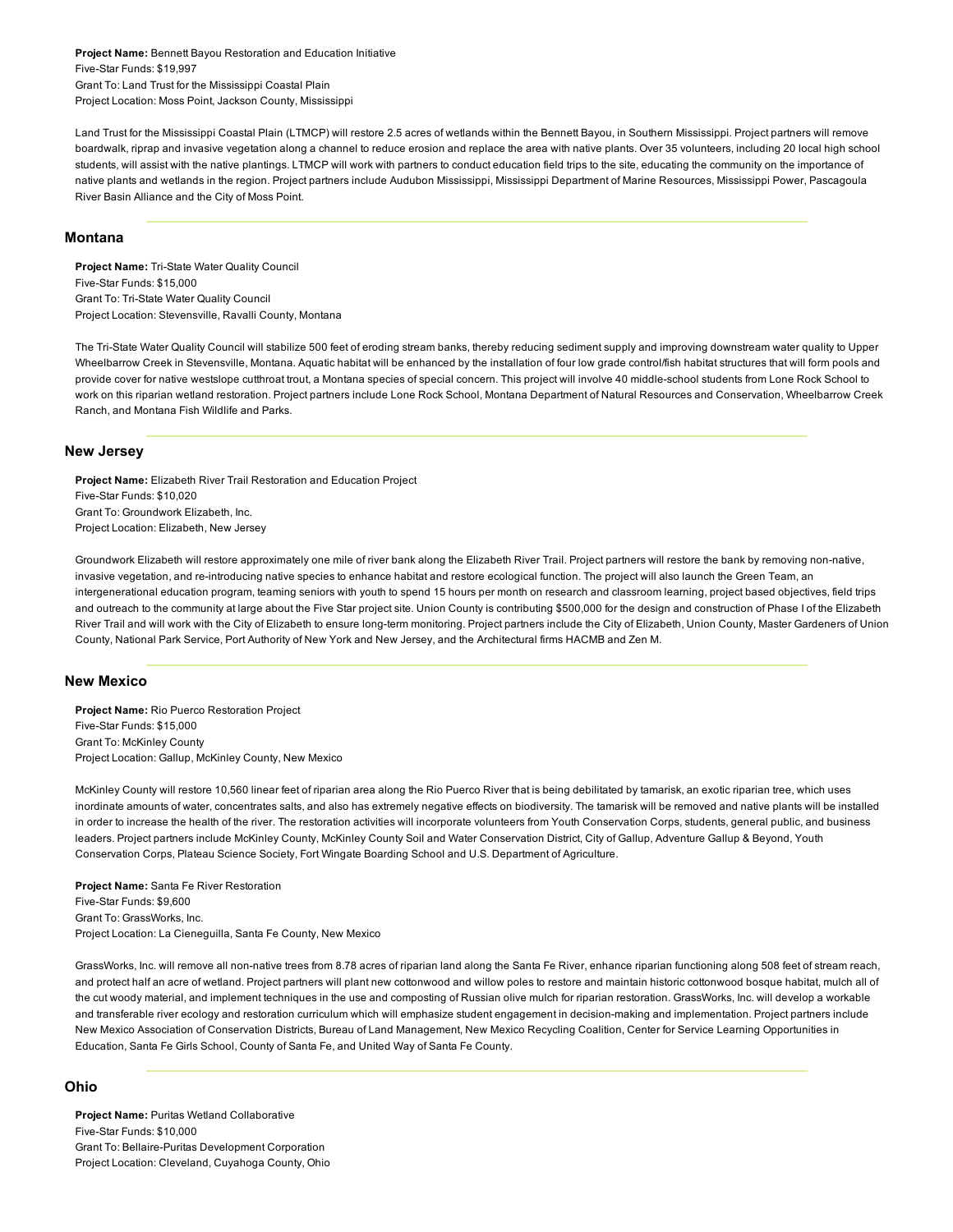The Bellaire-Puritas Development Corporation will enhance an 80-acre detention basin on the Puritas Wetland Collaborative. Project goals include enhancing and preserving existing conditions within the basin for migratory birds and other native wildlife. In addition, project leaders will offer passive learning and recreation opportunities to primarily benefit nearly 1,500 industrial park workers, local birders and visitors. Invasive plants will be removed and buffer zones located between the upland area and adjacent residences will be planted with native shrubs and trees. Project partners will provide educational training opportunities for local organizations, such as the Big Creek Watershed Group. These education opportunities will empower local volunteers to take ownership of future restoration activities in the watershed. Project partners include Oatey Corporation, Cleveland Museum, City of Cleveland Brownfields Assistance, City of Cleveland, Wildlife Habitat Council, and the Big Creek Watershed Group.

Project Name: Rush Run Riparian Restoration Project Five-Star Funds: \$10,000 Grant To: Friends of the Lower Olentangy Watershed Project Location: Worthington, Franklin County, Ohio

Friends of the Lower Olentangy Watershed (FLOW) will restore a 200-foot section of Rush Run, a tributary of the Olentangy River in Franklin County, Ohio. Fifty to a hundred volunteers will plant native vegetation along the riparian buffers of Rush Run. Project partners will create electronic maps and gather geographic data of the watershed to share with the public. Local high school students will be involved in educating local residents about the project through local media sources, FLOW's website, newsletter, and other mailings. Project partners include the Northpointe Distribution, Friends of Rush Run, Boy Scouts of America, Franklin Soil and Water Conservation District, Ohio State University, and Worthington High School.

## **Oregon**

Project Name: The Owens Farm Project Five-Star Funds: \$9,750 Grant To: Institute for Applied Ecology Project Location: Corvallis, Benton County, Oregon

The Institute for Applied Ecology (IAE) will restore 15 acres of rare wetland prairie and increase the population of the federally and state listed Nelson's checkermallow at the Owens Farm by engaging 3540 Corvallis high school students in a service learning restoration project. Students will introduce 200 individuals of Nelson's checkermallow grown at the Corvallis High School greenhouse, establishing a stable population within one mile of the adjacent population at JacksonFrazier wetland. IAE will work with over 30 students at the high school for a minimum of 750 service learning hours to perform restoration and monitoring activities, bringing citizen science and stewardship to the school, and creating prairie stewards to advocate for restoration through the County. Project partners include Greenbelt Land Trust, U.S. Fish and Wildlife Service, Benton County Soil and Water Conservation District, Benton County Natural Area and Parks Department, City of Corvallis, and Corvallis High School.

## Pennsylvania

Project Name: Neshannock Creek Riparian Restoration Initiative Five-Star Funds: \$19,224 Grant To: Western Pennsylvania Conservancy Project Location: Lawrence and Mercer Counties, Pennsylvania

Western Pennsylvania Conservancy will enhance five acres of wetland within the Shenango River Watershed in western Pennsylvania. Project partners will construct four miles of streambank fencing and four agricultural crossings in order to improve the water quality in the region. The project will additionally involve landowner outreach through water quality education, and education signs will be posted along the fencing. Project partners include Pennsylvania Department of Environmental Protection, Shenango Conservancy, USDA Natural Resource Conservation Service, California Universities' Partners for Fish and Wildlife, Pheasants Forever, Pennsylvania Game Commission, Pennsylvania Fish and Boat Commission, and numerous local nonprofits and local conservation districts.

## Utah

Project Name: San Pitch River Stream Restoration Five-Star Funds: \$6,000 Grant To: Sanpete County Soil Conservation District Project Location: Fairview, Sanpete County, Utah

The Sanpete County Soil Conservation District will restore two miles of the San Pitch River and initiate an extensive educational monitoring program. Project benefits will include water quality improvement, native re-vegetation and increased habitat. A two day training session will engage high school students and community members in the "Stream Side Science" curriculum and will result in long-term monitoring of this important river corridor. Project partners include San Pitch River Watershed Stewardship Group, Utah State University Extension and Utah Division of Water.

#### Virginia

Project Name: Daniels Run Riparian and Wetland Education Project Five-Star Funds: \$13,180 Grant To: Lands and Waters Project Location: Fairfax County, Virginia

Lands and Waters will create a new wetland education site which will become a part of an established environmental curriculum for area schools and construct a half acre stormwater wetland to capture stormwater runoff from a 32,000 square foot drainage area. The wetland will improve water quality in a nearby stream and reduce stream bank erosion. The new wetland will also serve as a demonstration center for students, teachers, and volunteers from Daniels Run School with at least 330 students involved in the construction of the wetland. Project partners include Daniels Run Elementary School, Earth Sangha, Northern Virginia Soil and Water Conservation District, Fairfax County, and the City of Fairfax.